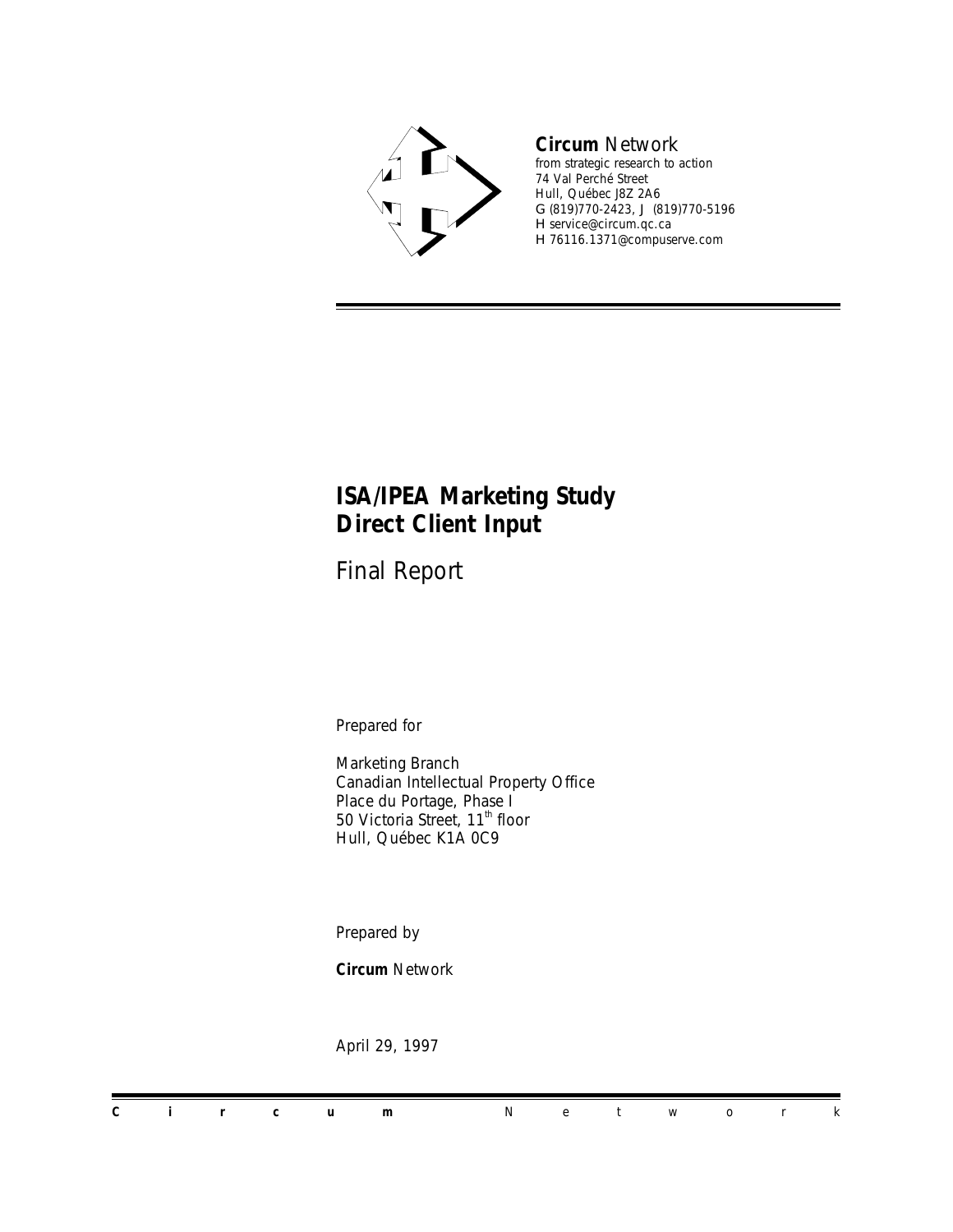### *TABLE OF CONTENTS*

| Chapter 1                                                                                                                                                                                                                                                                                                                                                                              |  |
|----------------------------------------------------------------------------------------------------------------------------------------------------------------------------------------------------------------------------------------------------------------------------------------------------------------------------------------------------------------------------------------|--|
|                                                                                                                                                                                                                                                                                                                                                                                        |  |
| Chapter 2                                                                                                                                                                                                                                                                                                                                                                              |  |
|                                                                                                                                                                                                                                                                                                                                                                                        |  |
| 2.1<br>Involvement of the client and of the agent 5<br>2.2<br>2.3<br>2.4<br>Most frequent protection strategy 6<br>Factors in the determination of the protection strategy 8<br>2.5<br>Nature of the typical PCT client 9<br>2.6<br>Relative importance of price, quality and speed 9<br>2.7<br>Comments on the current service 11<br>2.8<br>Support for CIPO as an ISA/IPEA 12<br>2.9 |  |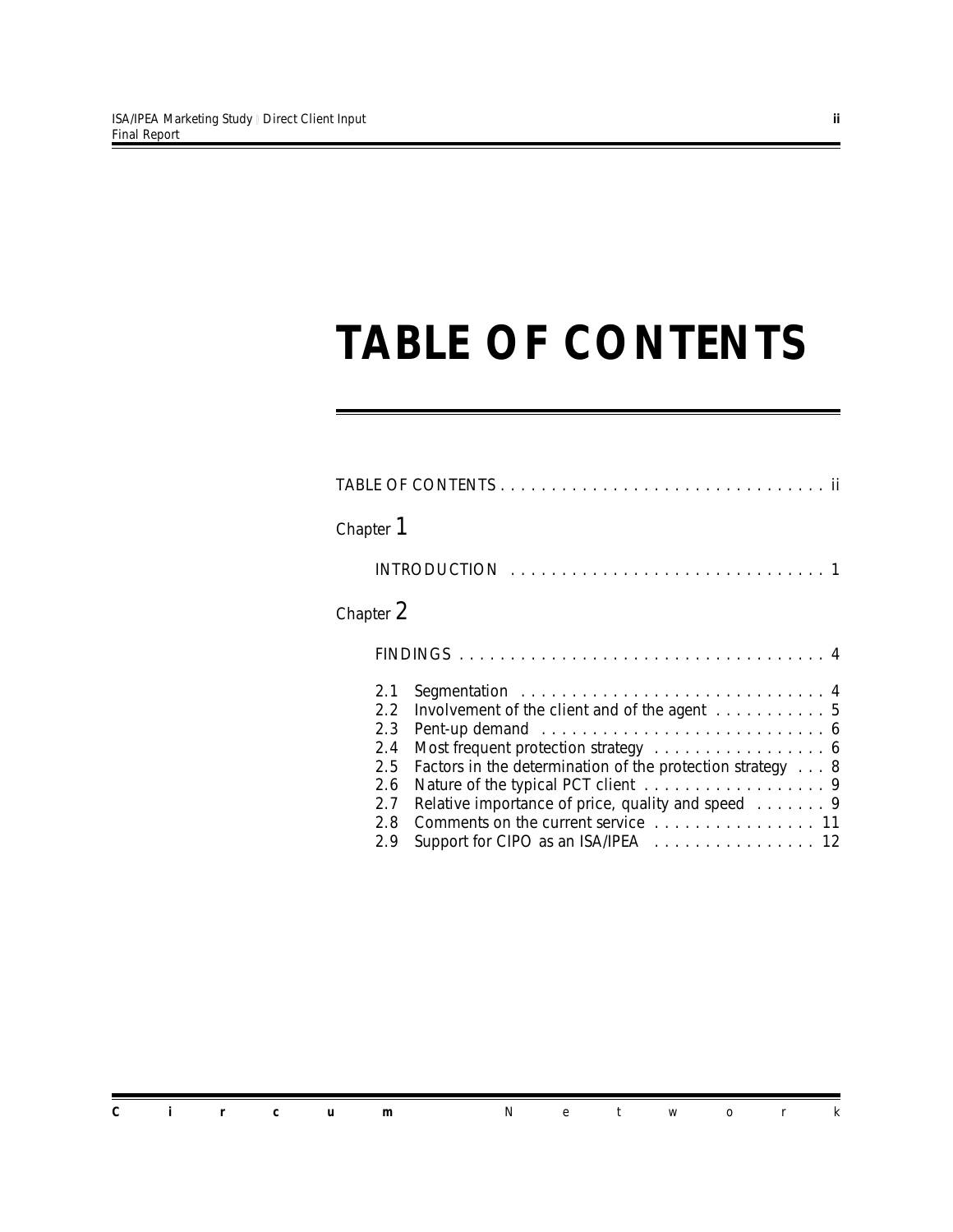# *Chapter 1 INTRODUCTION*

CIPO is considering the feasibility of becoming an International Search Authority (ISA) and an International Preliminary Examination Authority (IPEA), in addition to being a PCT contracting state. To inform its decision in this regard, CIPO requires various types of information, such as the size and nature of the Canadian PCT market, the evolution of the demand for PCT requests, the factors which influence the decision to deposit a PCT request or to go directly to national phases, the price elasticity of PCT demand, etc.

Marketing Branch has launched a number of studies to generate the required information. At this point, direct client input is required. The information which needs to be collected from clients can be organized in the following categories:

- *Identification of the buyers*. While the analysis of WIPO and CIPO PCT data has started to shed light on the buyers of PCT protection, more refined information is required.
- *Purchase decision*. What are the alternatives to PCT? Who decides among the alternatives? What are the deciding factors in that decision? Who is involved in the purchase? How important

*Circum Network*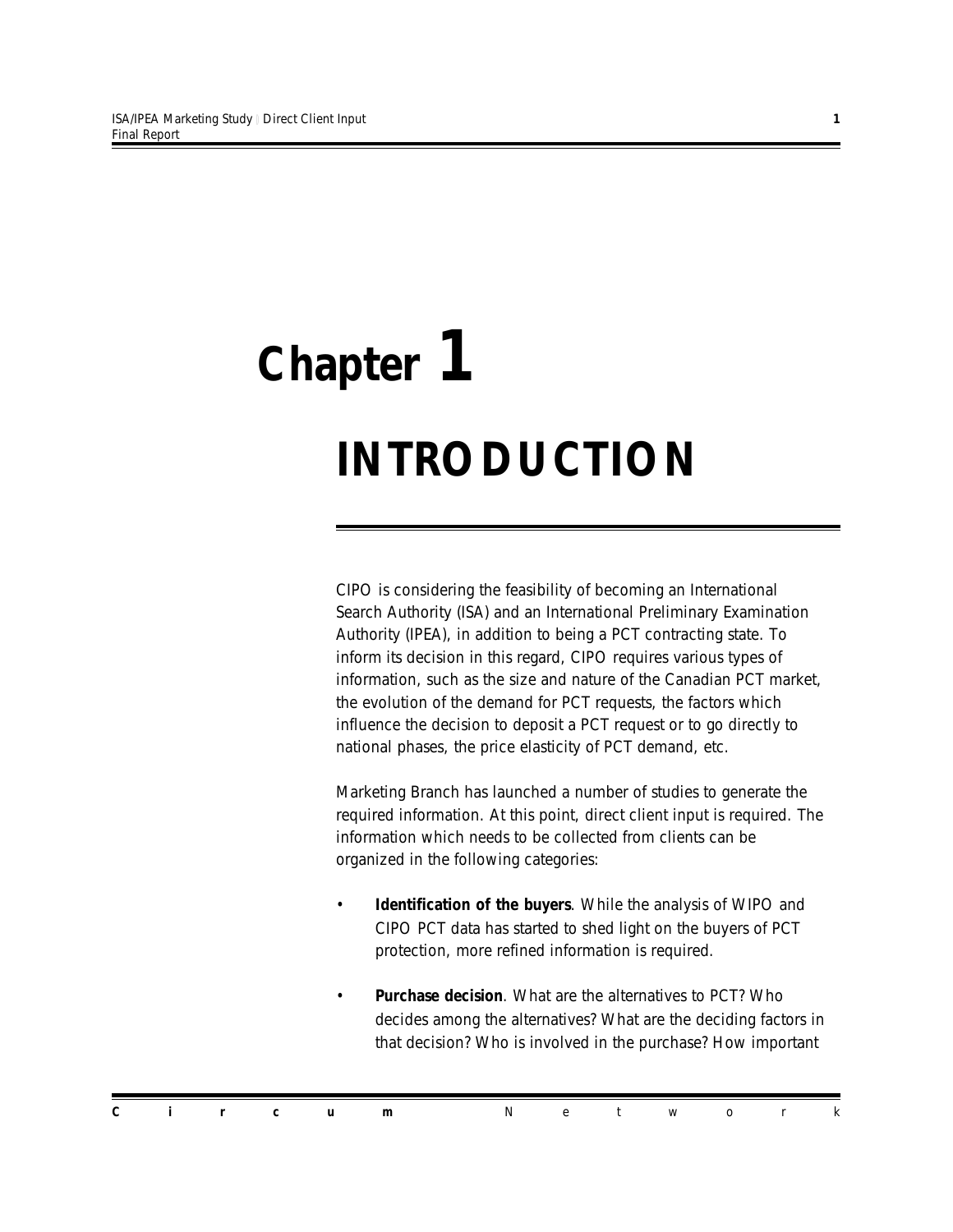is the monetary price of the protection? How does that influence the decisions about the type of protection sought and the use of an agent? How thoroughly do clients search for information about international protection? Do they count on their agent to inform them?

- **Interest in CIPO becoming an ISA/IPEA**. Is there support among clients for CIPO becoming an ISA/IPEA? What would make CIPO a more attractive supplier than the current organization? Corollarily, what are the most important attributes of an excellent ISA/IPEA? What are the relative weights of cost and quality? Would another ISA/IPEA be more attractive than CIPO or the EPO? Who are the best ISA/IPEA? Why are they the best?
- *Assessment of past experience*. How satisfactory has past experience been with EPO and/or with other ISA/IPEA? What were the main strengths and weaknesses in the service rendered?

Interviews were completed with eleven agents and nine clients over the course of two weeks in March 1997, following a letter sent to potential participants by Mr. Pierre Trépanier from CIPO. This sample of clients and agents, while it does not pretend to be (statistically) representative, includes representatives from the four main centres concerned with intellectual property in Canada (Montréal, Ottawa, Toronto and Vancouver), from small and large organizations, and from various industrial horizons. Interviews lasted an average of about 30 minutes, with agent interviews averaging about 40 minutes and client interviews about 20 minutes. The collaboration of agents was easily obtained while clients were much more difficult to enroll into the study. One reason might be that names of individuals were available within agent offices while names of relevant individuals were unavailable within client companies; corollarily, the early nolification letter which was sent on CIPO letterhead was addressed to individuals within agent offices while it was addressed to a department (Intellectual Property Department) within client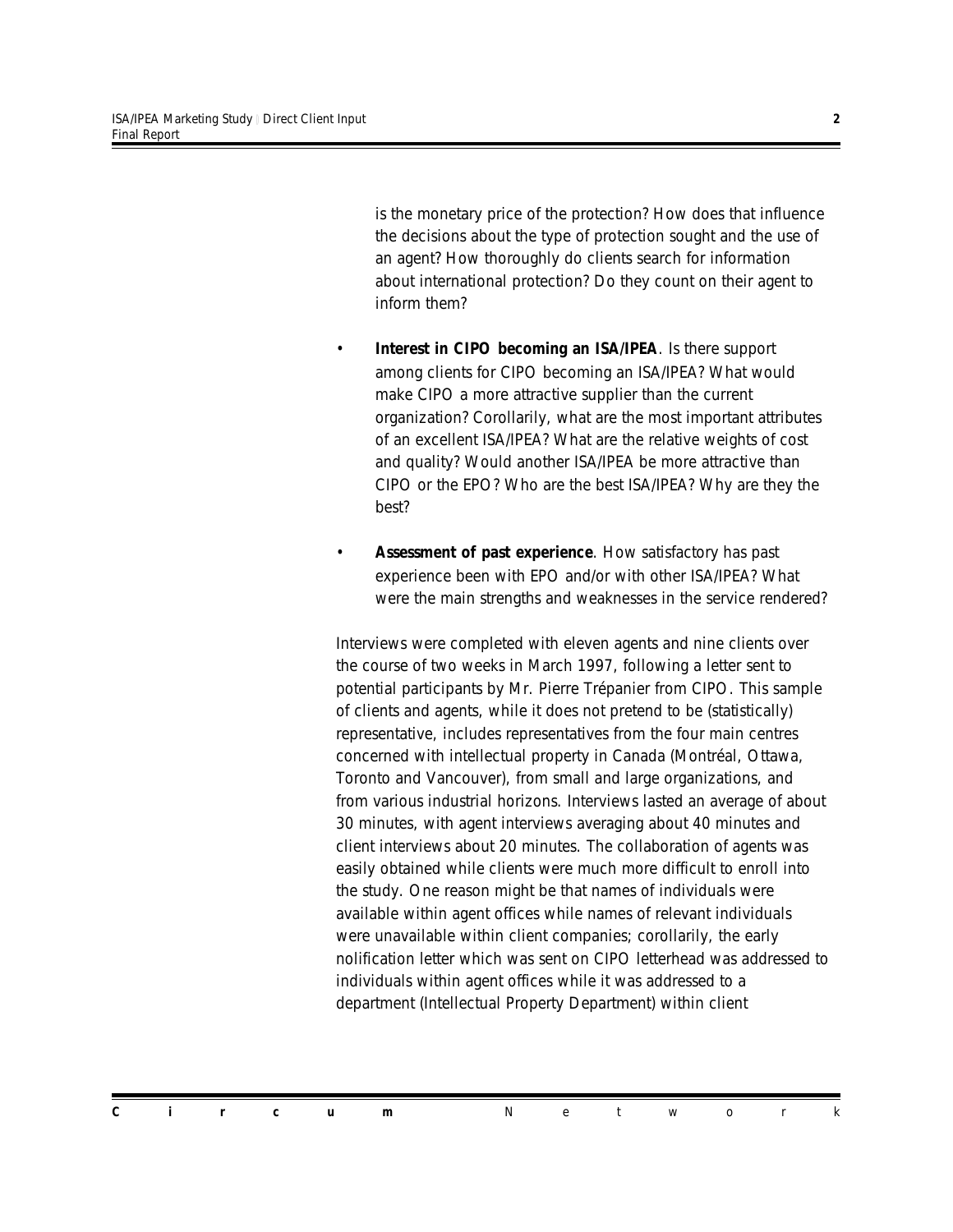companies | and, most of the time, was not received by the individual eventually interviewed.

The second chapter of this report presents the findings from the interviews.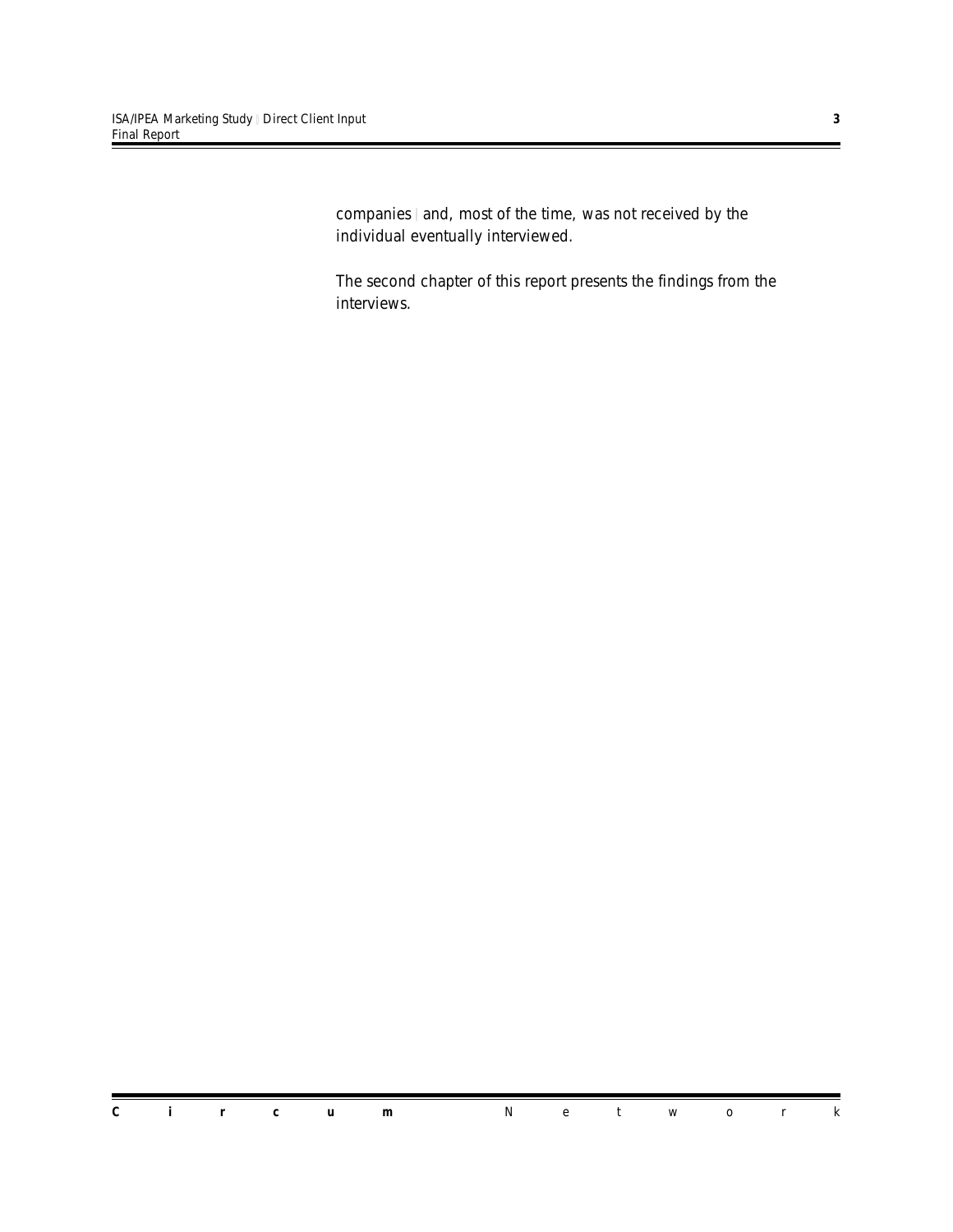## *Chapter 2*

## *FINDINGS*

#### *2.1 Segmentation*

Reporting on the interviews conducted is relatively simple since we have observed a very high level of agreement among informants. In fact, we have rarely seen this much coherence in the comments made, by any group of individuals we have researched over the years. *Agents present an almost monolithic common front*. Clients are split into two groups:

â a group comprising *highly sophisticated* individuals who have substantial experience with patenting and intellectual property (IP) protection; this group's reactions and views are almost exactly *in line with the views of agents*; these clients do not necessarily reside within large companies (many of which are subsidiaries of multinational corporations and have little say over the protection of intellectual property, a prerogative left to the mother company) but they are part of an organisation which values its patents portfolio; and

*Circum Network*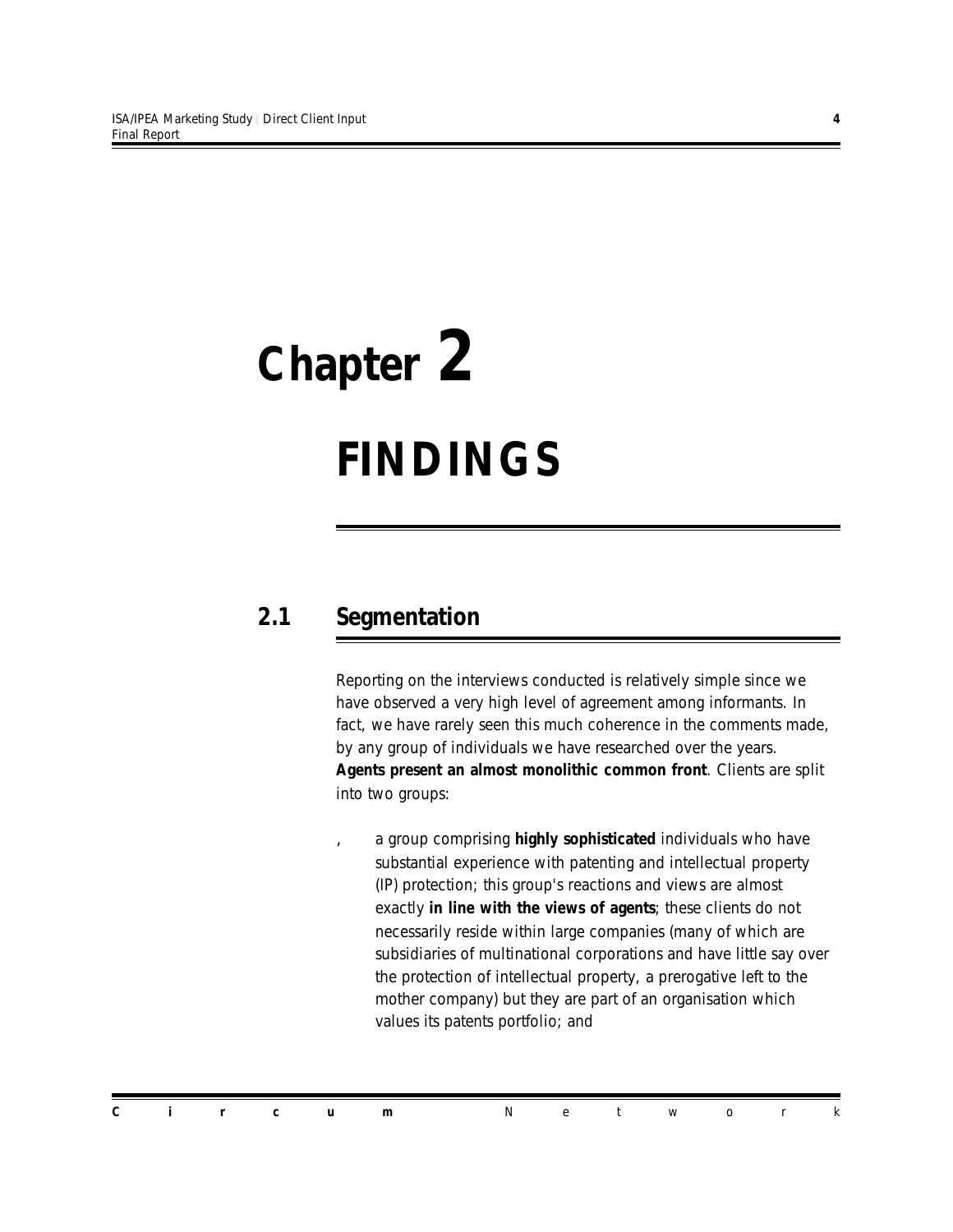ã a group of *almost illiterate* clients when it comes to patenting and intellectual property protection, who don't really want to learn and who rely heavily on their agent for the determination of a protection strategy; these clients have very little insight to offer and, in fact, they really don't care how the service is rendered, as long as results are delivered.

Therefore, in presenting the results of the interviews, we will present the views of the vast majority of participants. When a few informants expressed a diverging point of view, we will note it to the extent that these views form a coherent segment that CIPO should take into consideration in its decisions regarding ISA/IPEA.

#### *2.2 Involvement of the client and of the agent*

In most client-agent relationships, *the agent plays a key role* in the determination of the optimal strategy. Even sophisticated clients need and expect council and advice from their agent. However, the agent is not able to set the best IP strategy without the help of the client: the client knows the market for the invention while the agent knows the rules and process related to IP protection; both levels of expertise must be brought to bear on the IP protection decisions.

Because of the gigantic consequences of IP protection decisions, agents insist that clients make the final decision. The agent will guide and educate, but the final decision is not technocratic; it is strategic. In most cases, the final say within the client organization rests either:

- with an intellectual property committee | within knowledgebased organisations or organizations where IP protection is a priority (e.g., Northern Telecom); otherwise,
- the organization's management committee is responsible for the final decision (e.g., research institutes at the National Research Council of Canada).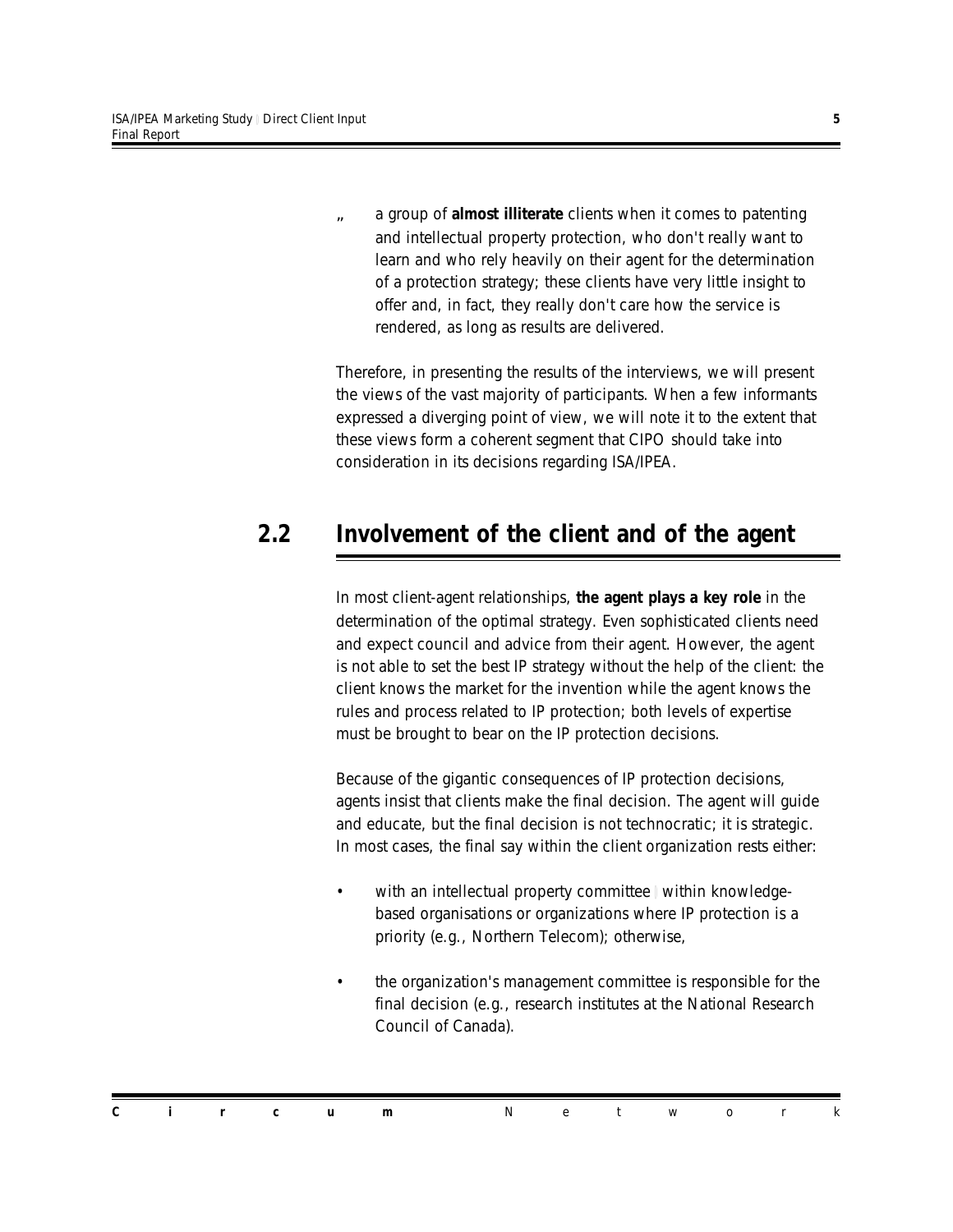#### *2.3 Pent-up demand*

It is quite clear to all informants who commented on the issue that a large proportion of Canadian (and other) inventions are never subjected to IP protection. Whether this is a deplorable situation is questionable, however.

The decision not to pursue IP protection stems either from ignorance or from a trade secret strategy or from an unfavourable cost-benefit analysis.

Obviously, *ignorance* is not a satisfying reason to not seek protection and it appears to this researcher as to several informants that CIPO has a key role in promoting IP protection and educating on its importance.

In some circumstances, inventors and innovation-based companies might prefer to keep an idea as a *trade secret*, a strategy which does not offer the legal protection of patenting but which avoids the open publication of a patent.

Finally, the most frequent reason for not seeking IP protection, according to our informants, is that the product of *expected benefits* by the probability of concrete utilization of the invention does not reach the cost of protecting it | which, according to some agents, can amount to some \$200,000 for a fairly large coverage of the industrialized world. The situation is different when the expected market for the invention is geographically narrow or when the client company does not expect to seek a large market, notwithstanding the real market potential of the invention; then, the cost of protection is much less.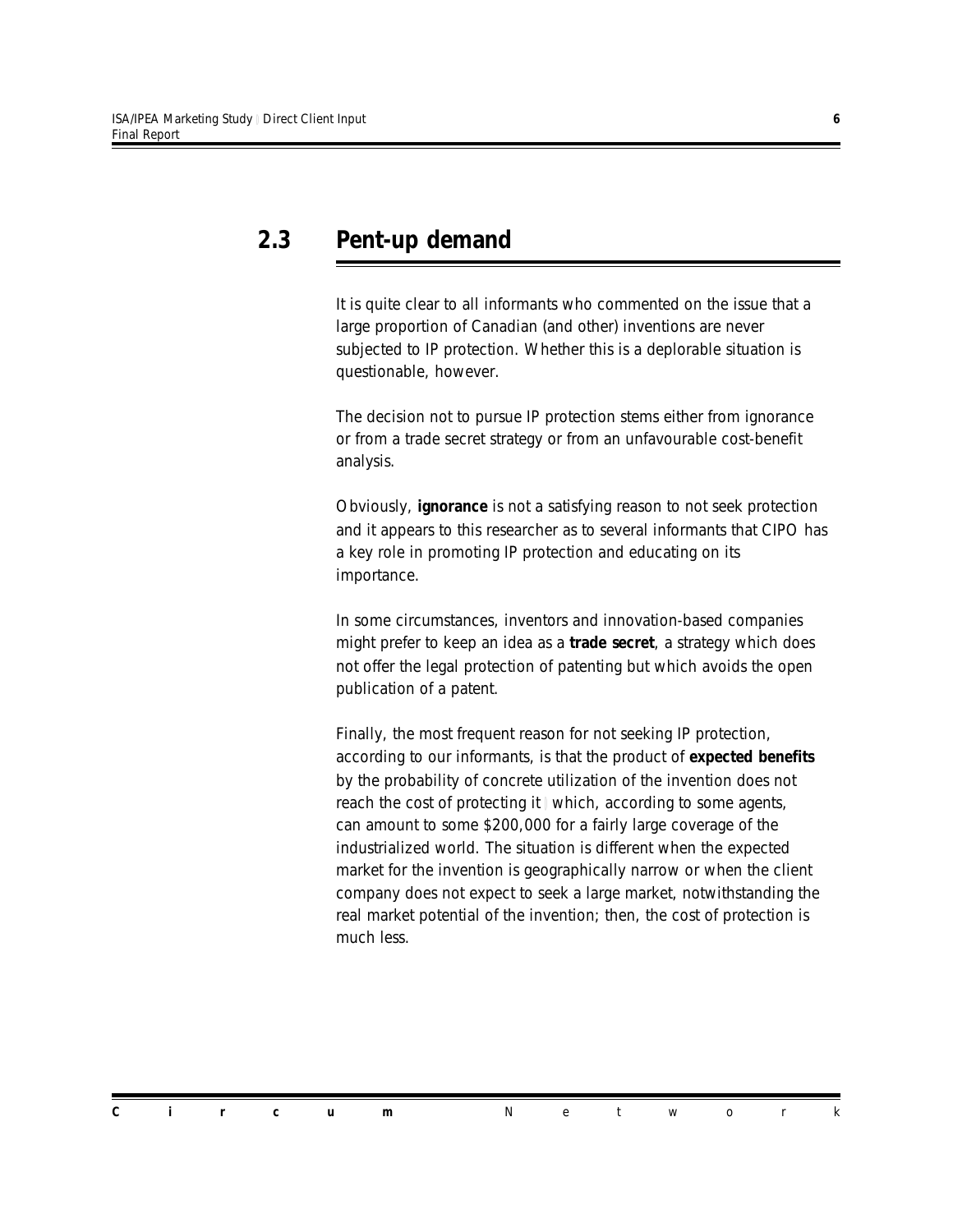#### *2.4 Most frequent protection strategy*

The most frequent strategy proposed by almost all agents and supported by almost all sophisticated clients encompasses the following steps:

- â either internally or with the help of an agent, assess the *need to seek protection*, through a first search of existing data bases, through an analysis of the market and by tapping into the corporate knowledge of the client and the agent;
- if protection is deemed necessary, initiate an *American national phase* in order to obtain protection in the largest market in the world (for Canadians) and because the USPTO will most likely provide an assessment of the request *within the priority period*; this information will then be used to guide the next step; also, the US examination is often the passport required to obtain financing;
- if the American assessment is promising and if the client's strategy calls for protection beyond the USA in several countries (five countries seems to be a common threshold), initiate a *PCT* request;
- based on the international search results (and possibly the international preliminary examination), determine in *which countries* protection should be sought;
- *Canada* may or may not be part of the national phase protection; some agents and clients consider that, under some circumstances, the American patent offers enough of a North American protection; at any rate, the Canadian national process is considered much too slow and not informative enough to be an active part of the protection strategy.

*Circum Network*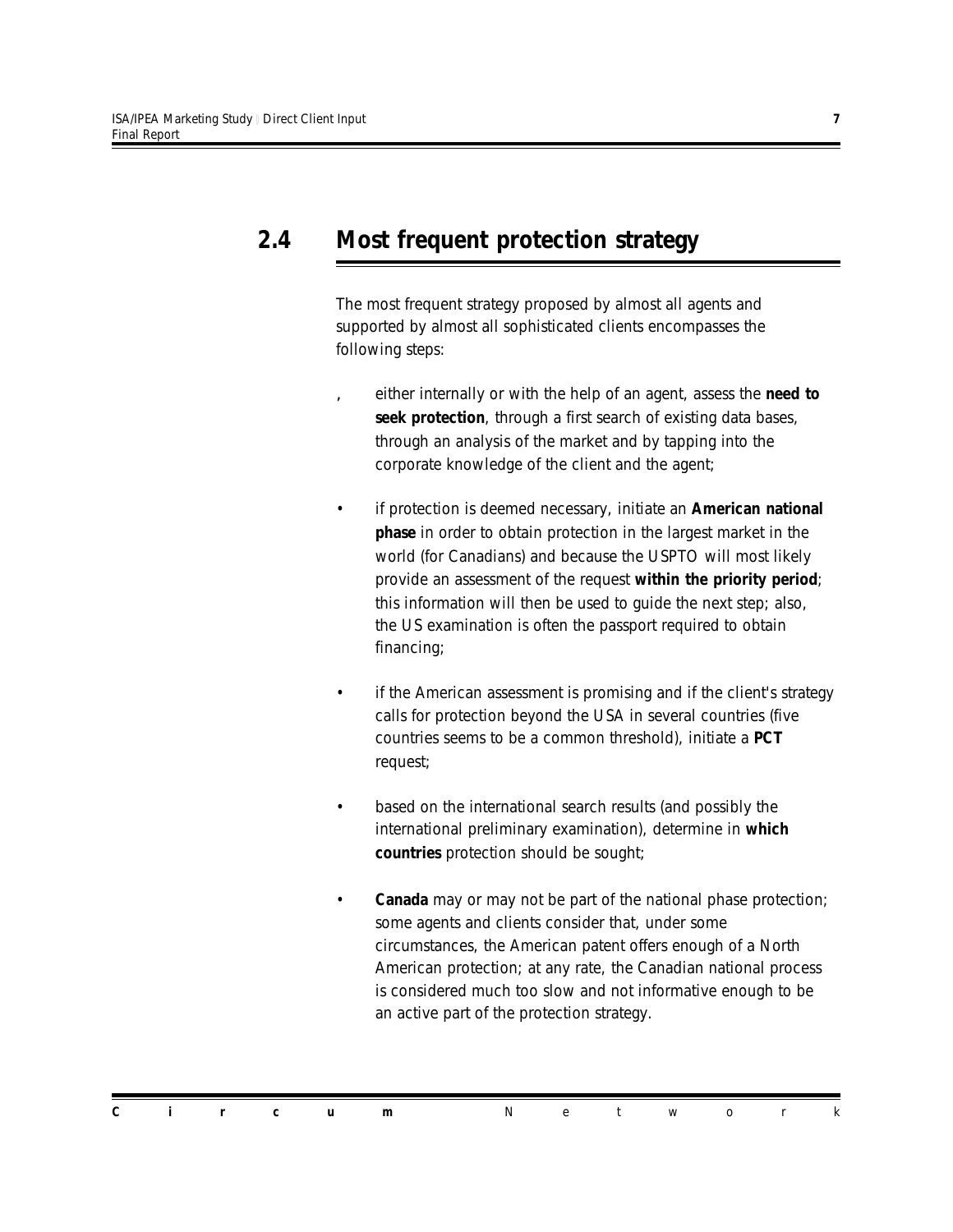One agent ventured that only one out of ten inventions he takes care of would be submitted to CIPO first. And of the other nine, only a small portion moving beyond the American national phase would eventually make it in Canada.

#### *2.5 Factors in the determination of the protection strategy*

Clients and agents alike present the strategy determination process in terms of a *cost-benefit analysis* where known and unavoidable costs must be balanced against stochastic benefits and probabilities of obtaining protection. According to our informants, price is not a core issue in and by itself in the selection of an IP protection strategy. Rather, it is one component (albeit an important one) of this costbenefit analysis which leads to the selection of the strategy. Cost acts as a moderating, counter-acting force in that, without an associated cost (or at a lower cost barrier level), any invention, even marginally new or useful ones, would become the object of claims and would ultimately clutter the protection system.

Thus, price plays an important gate-keeping role and the issue is that of the level of price and barrier. Our informants generally qualified the cost of obtaining protection as *"high" but not "excessive"*. The agents are well aware that their fees represent a much larger component of the cost than the national and international taxes; the clients realize that as well but they see the fees paid to the agent as a way of reducing their risk and of limiting the costs they would personally and corporately incur if they were to gather by themselves the intelligence provided by the agent.

As for the *price of the PCT* phase itself, as one agent put it, "*If the client cannot afford the price of PCT, there is no way that they will be able to face the national phases later*". Another agent mentions "*Patenting is such a small portion of business start-up costs that, if the entrepreneur stumbles over that, it's not worth starting a business*".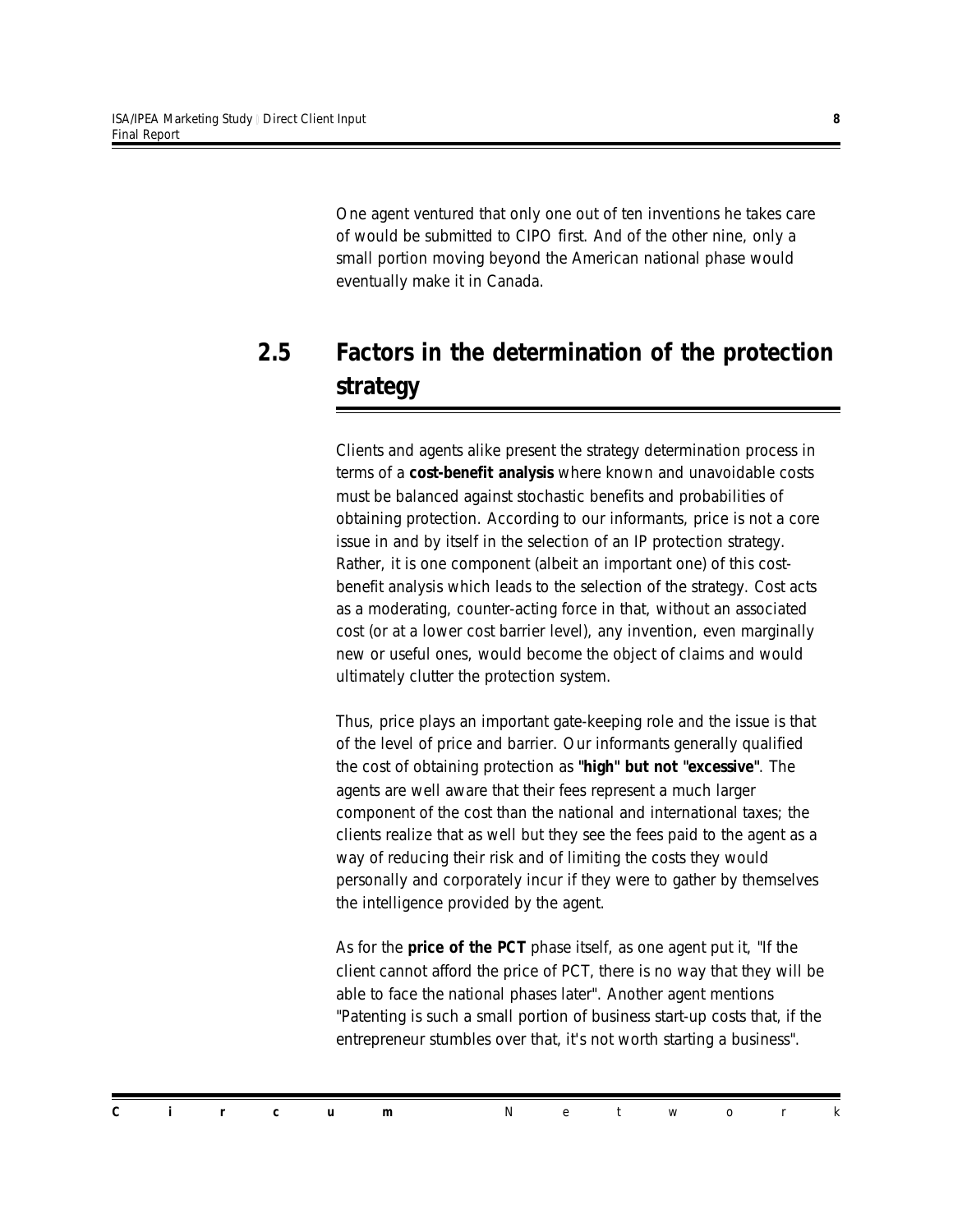This being said, there are circumstances and client segments where the price of PCT does have a more clearly defined impact. Small inventors or companies which do not have substantial capitalization but need to buy more time to finalize their commercialisation or licensing strategy may find the PCT-associated costs quite stiff. These companies may not even envisage paying for any national phase protection, leaving this to eventual licensees. In this case, price, in and by itself, can become an inescapable barrier. Yet, as one agent mentioned, rebates in European examinations make up for the cost of the PCT; moreover, a favourable PCT examination is almost an assurance of a positive European regional phase.

#### *2.6 Nature of the typical PCT client*

While it is difficult to make all-encompassing generalizations about the nature of the PCT clientele on the basis of a small set of interviews, it appears that the PCT market can be segmented into two groups:

- â corporations which need to *test the patentability* waters to potentially save money by avoiding national phases which would not be successful;
- ã small organisations which need to *differ the large costs* of national protection, perhaps to find licensees for the product or process.

The motivations being different for these two groups, it will not be surprising to find that they will also value different features of the PCT product.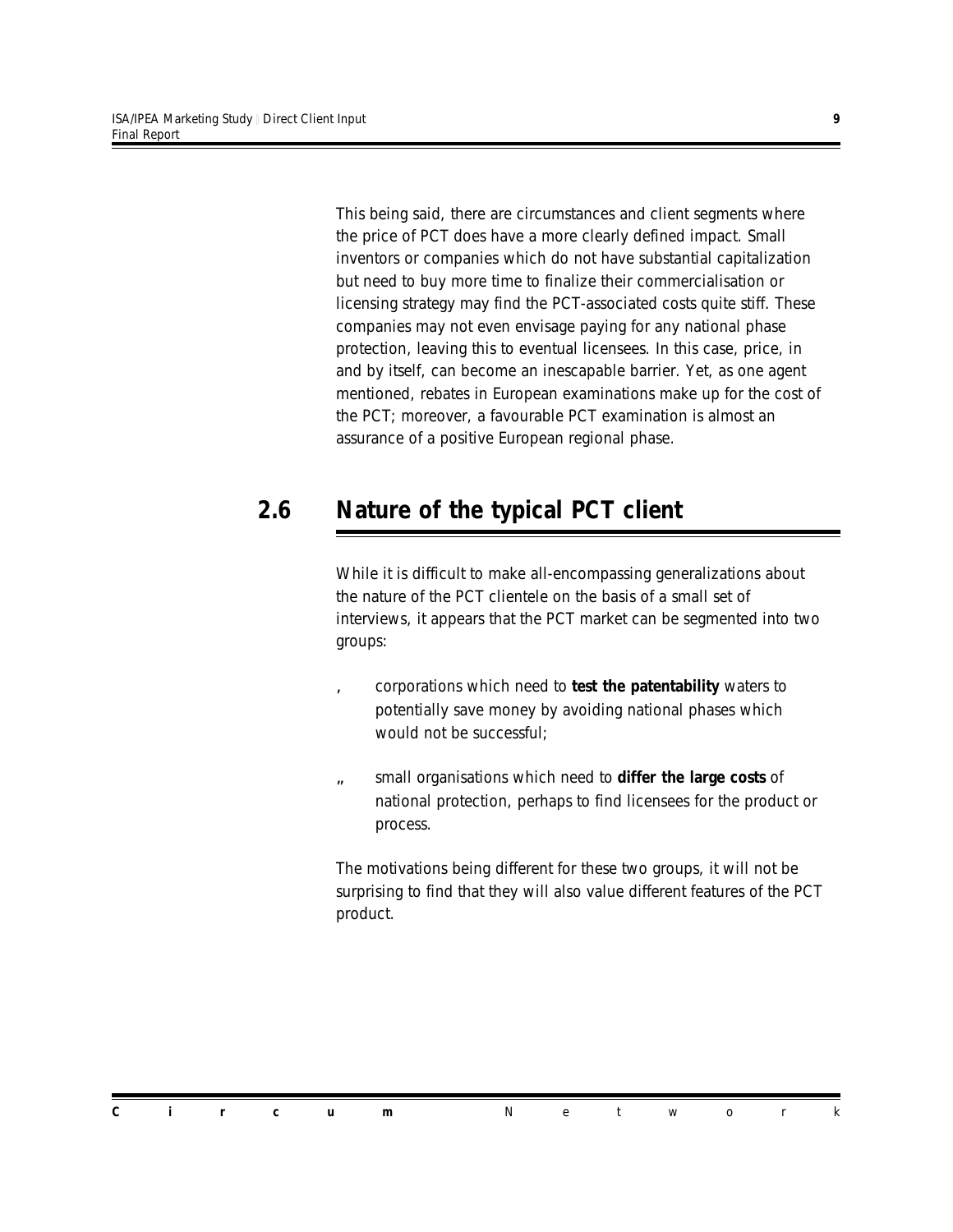#### *2.7 Relative importance of price, quality and speed*

Using various means, we asked our key informants what the optimal trade-off between price, quality and speed would be for them, in the context of the PCT.

The *speed dimension was quickly dismissed*: speed is not an issue within the PCT since the delays are prescribed by the treaty and must be adhered to. Yet, one client mentioned that the American PCT process has sometimes failed him in terms of adherence to prescribed delays. It should be noted that speed of reaction was one of the two reasons given by all knowledgeable informants for seeking national protection in the USA very early in their protection strategy, the second one being the sheer size of the American market.

The relative importance given to price and quality varied according to the motivations of the PCT clients:

- *quality* of the search and of the preliminary examination is the main criterion for clients who use the PCT to *test the patentability* waters; these clients are paying a hefty sum in order to get an enlightened analysis of their claim, one that they can rely on for decisions concerning yet larger investments in national phases.
- overall *price* of the process is the key factor for those who use the PCT *to buy time*; while these clients appreciate a good search and possibly a good examination, their main motivation is not to obtain an authoritative view of their invention's patentability but to differ national phase costs (and they would rather do this at the smallest possible expense).

Agents usually want to get the best possible quality within the existing price.

|  |  | <b>Circum</b> Network |  |  |  |  |
|--|--|-----------------------|--|--|--|--|
|  |  |                       |  |  |  |  |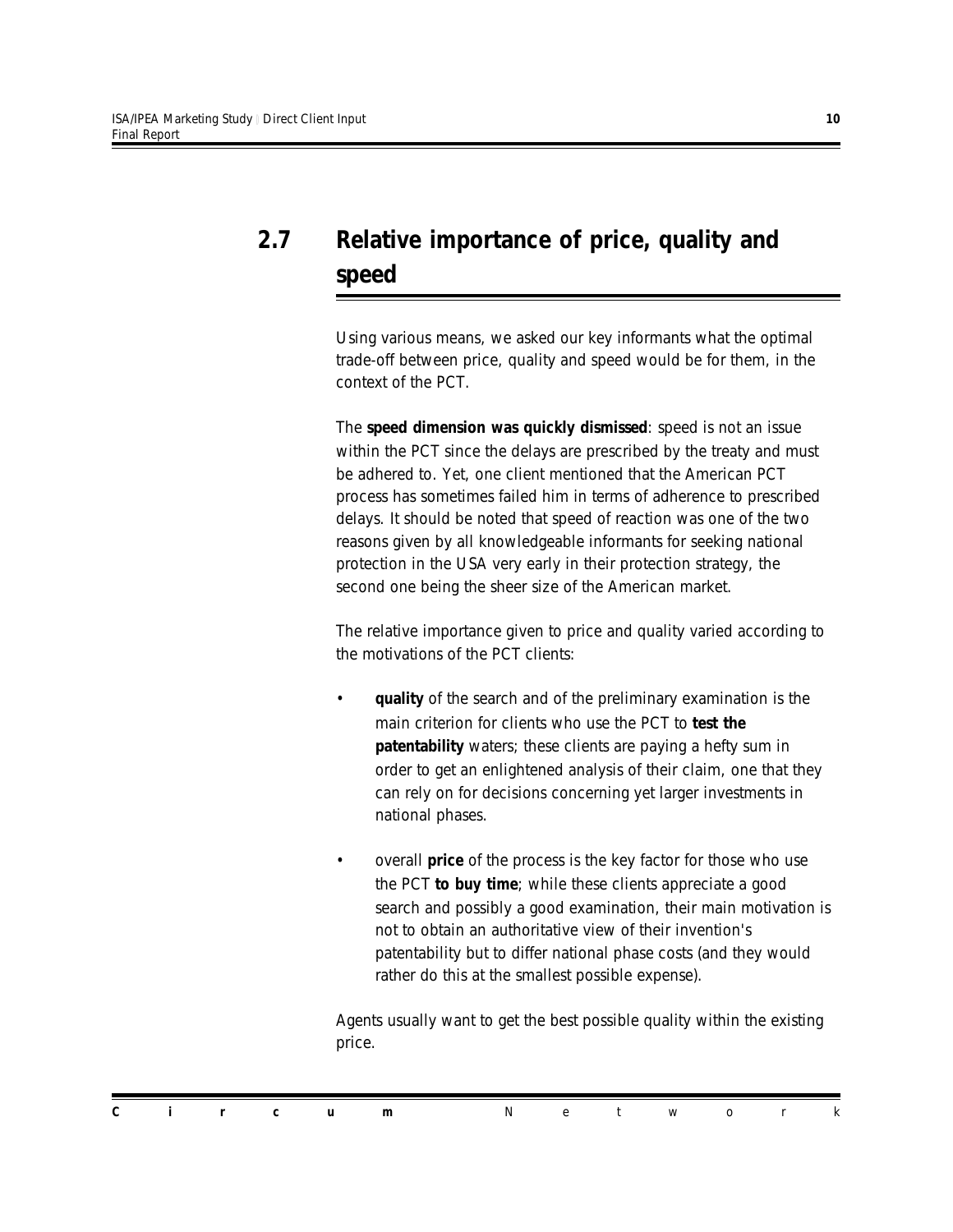#### *2.8 Comments on the current service*

We asked agents and clients for their views concerning the service they currently get from the European Patent Office for their international searches and international preliminary examinations. Overall, informants expressed a *high level of satisfaction with the EPO* and the current PCT process. Deliverables are available on time; the searches are broad; and the examinations are thorough and fair.

A few criticisms were raised nonetheless. They concerned the insistence of the EPO that documents be presented in a certain way; to some agents, these requirements add to the cost and do not assist in many national phases downstream. Also, the location of the EPO increases certain communication expenses, makes direct contact sometimes difficult (lack of proximity) and adds the cost of an European agent. Some agents view the American and European processes as equally good and therefore find the EPO fees too high.

Our informants naturally compared the service they receive from the EPO in the context of the PCT with the service they receive from the USPTO in the context of American national phases. Globally, sophisticated informants *appreciate the value of the different angles* that the two offices take to the searches and examinations. They consider that the perspectives of these two offices are different enough and authoritative enough to provide a very good read on the value of the claims. Diverging perspectives do not equate with differing decisions however, since most agents who ventured an estimate indicated that the two offices reach the same conclusions nine times out of ten.

There were some dissenting voices with regard to the comparison of the EPO and the USPTO. When differences were noted, they *tended to favour the EPO* although this is not a monolithic view, some preferring the American process: better presented responses, wider searches, more helpful attitude (compared to an "adversarial" or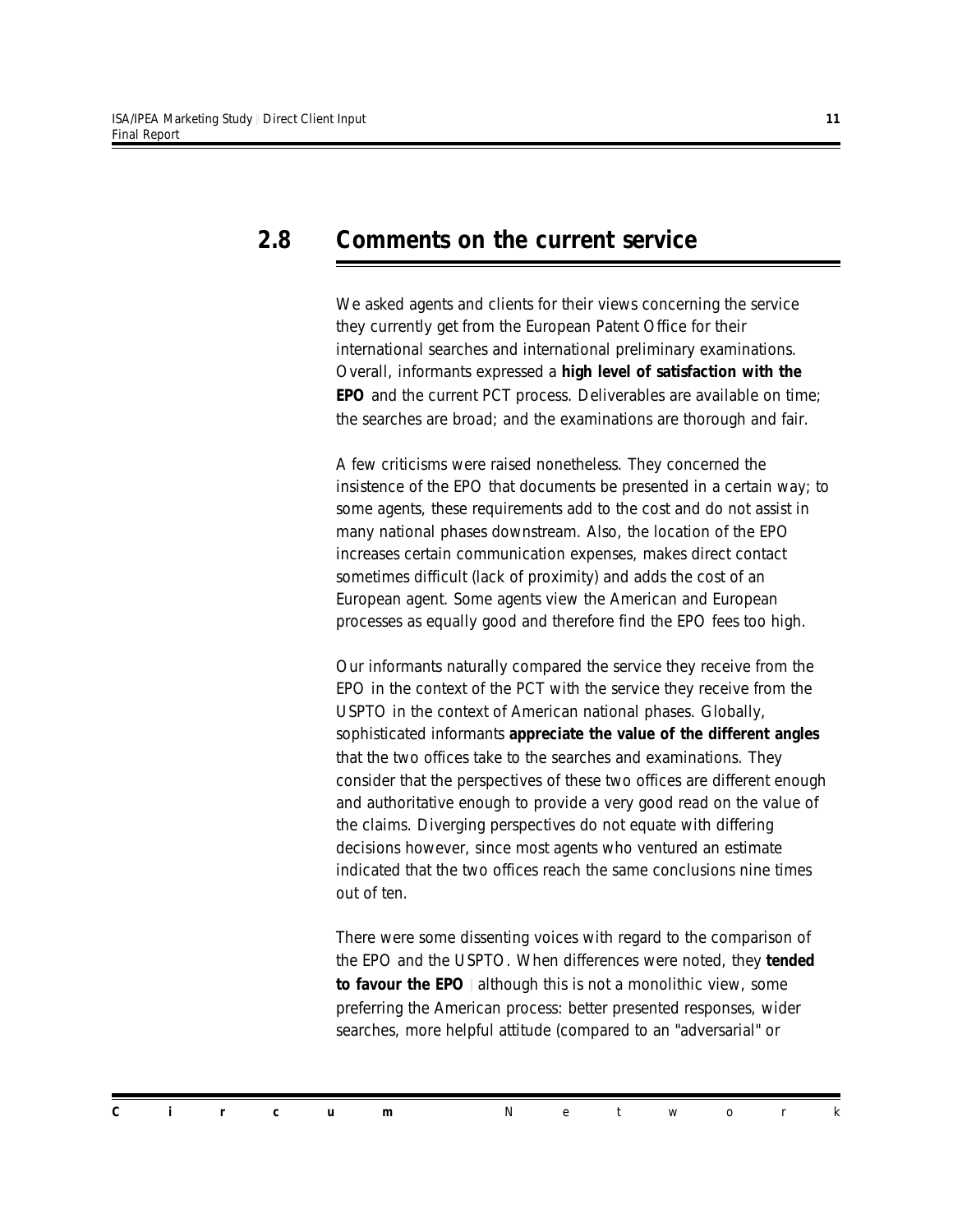"critical" attitude at the USPTO), more in-depth analysis. Most of the variance was attributed to the fact that the EPO staff benefit from more time and resources to complete their work, a fact that was then linked to the service price differential between the two offices. One informant took the position that the EPO is as "European" as the US is "American" and that the EPO report is not a good predictor of national decisions outside Europe; this was a minority view.

The issue of price is analysed in more depth elsewhere in this report, but it is worth reiterating here that the cost of the PCT process is considered high but not exaggerated as of now. Of course, a lower cost would gain votes from every informant, but not at the expense of service and quality.

#### *2.9 Support for CIPO as an ISA/IPEA*

When probed for their reaction to CIPO becoming an ISA/IPEA, the reaction of all informants revolved around the same themes:

"*It would be nice to do this here, but...*"; "*I'm all for it, but...*"; "*I'd love to deal with CIPO on PCT matters, but...*"

- "*Have them improve their delivery capacity on their current activities and mandates*"
- "*CIPO does not have the horsepower to deliver these services*"
- "*They have not shown us that they have a mind of their own: they always replicate what the Americans say and do*"; "*I'm disappointed with the quality of CIPO work because they tend to simply copy the US and European decisions with no value added*".
- "*They don't have the stature required for authoritative international searches and examinations*"
- "*It would take them a lot more people, expertise and resources to deliver on this*"

|  |  |  | <b>Circum</b> Network |  |  |  |
|--|--|--|-----------------------|--|--|--|